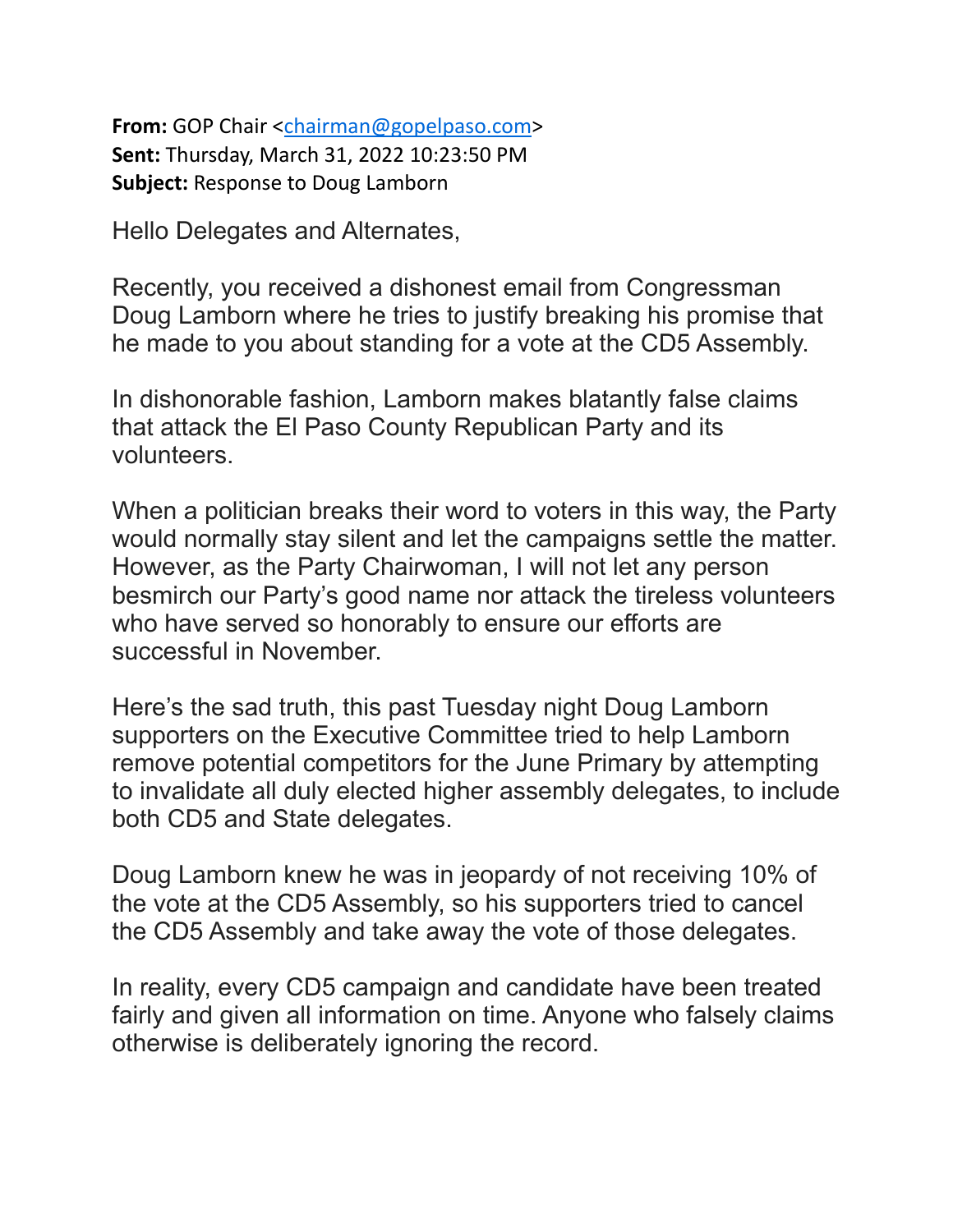The El Paso County Republican Party will not be lectured about election integrity by Doug Lamborn, especially when he supported the continued use of Dominion Voting Systems counting Republican primary ballots by forcing our Party to stay in a rigged open primary system controlled by Democrats.

Furthermore, the El Paso County Republican Party will not be harassed by Doug Lamborn over his false claims of corruption when he is facing his own corruption scandal because congressional investigators discovered that he had violated several ethics laws.

Doug Lamborn broke his word to CD5 Delegates because he is afraid of not getting 10% of the vote. It is his right to cut and run from a vote of the people, but he does not get to make up stories or lie about our volunteers.

The El Paso County Republican Party, nor its officers, endorse or oppose any specific candidate in this race. With that said, we hope you take into consideration Lamborn's misbehavior when you cast your ballot in June.

Respectfully, Vickie Tonkins El Paso County Republicans, Chairwoman

P.S. Speaking of corruption and ethics issues, it would be worth your time to read this congressional investigative ethics report."

[https://ethics.house.gov/sites/ethics.house.gov/files/documents/](https://nam12.safelinks.protection.outlook.com/?url=https%3A%2F%2Fethics.house.gov%2Fsites%2Fethics.house.gov%2Ffiles%2Fdocuments%2FOCE%2520Report%2520and%2520Findings_7.pdf&data=04%7C01%7C%7C5f89120f153a40f870d708da13ea6b1e%7C84df9e7fe9f640afb435aaaaaaaaaaaa%7C1%7C0%7C637844194935829422%7CUnknown%7CTWFpbGZsb3d8eyJWIjoiMC4wLjAwMDAiLCJQIjoiV2luMzIiLCJBTiI6Ik1haWwiLCJXVCI6Mn0%3D%7C3000&sdata=UFmDusyvHCaClSmniWdBGKr5se%2BhfjBFfQBzeanDNp4%3D&reserved=0) [OCE%20Report%20and%20Findings\\_7.pdf](https://nam12.safelinks.protection.outlook.com/?url=https%3A%2F%2Fethics.house.gov%2Fsites%2Fethics.house.gov%2Ffiles%2Fdocuments%2FOCE%2520Report%2520and%2520Findings_7.pdf&data=04%7C01%7C%7C5f89120f153a40f870d708da13ea6b1e%7C84df9e7fe9f640afb435aaaaaaaaaaaa%7C1%7C0%7C637844194935829422%7CUnknown%7CTWFpbGZsb3d8eyJWIjoiMC4wLjAwMDAiLCJQIjoiV2luMzIiLCJBTiI6Ik1haWwiLCJXVCI6Mn0%3D%7C3000&sdata=UFmDusyvHCaClSmniWdBGKr5se%2BhfjBFfQBzeanDNp4%3D&reserved=0)